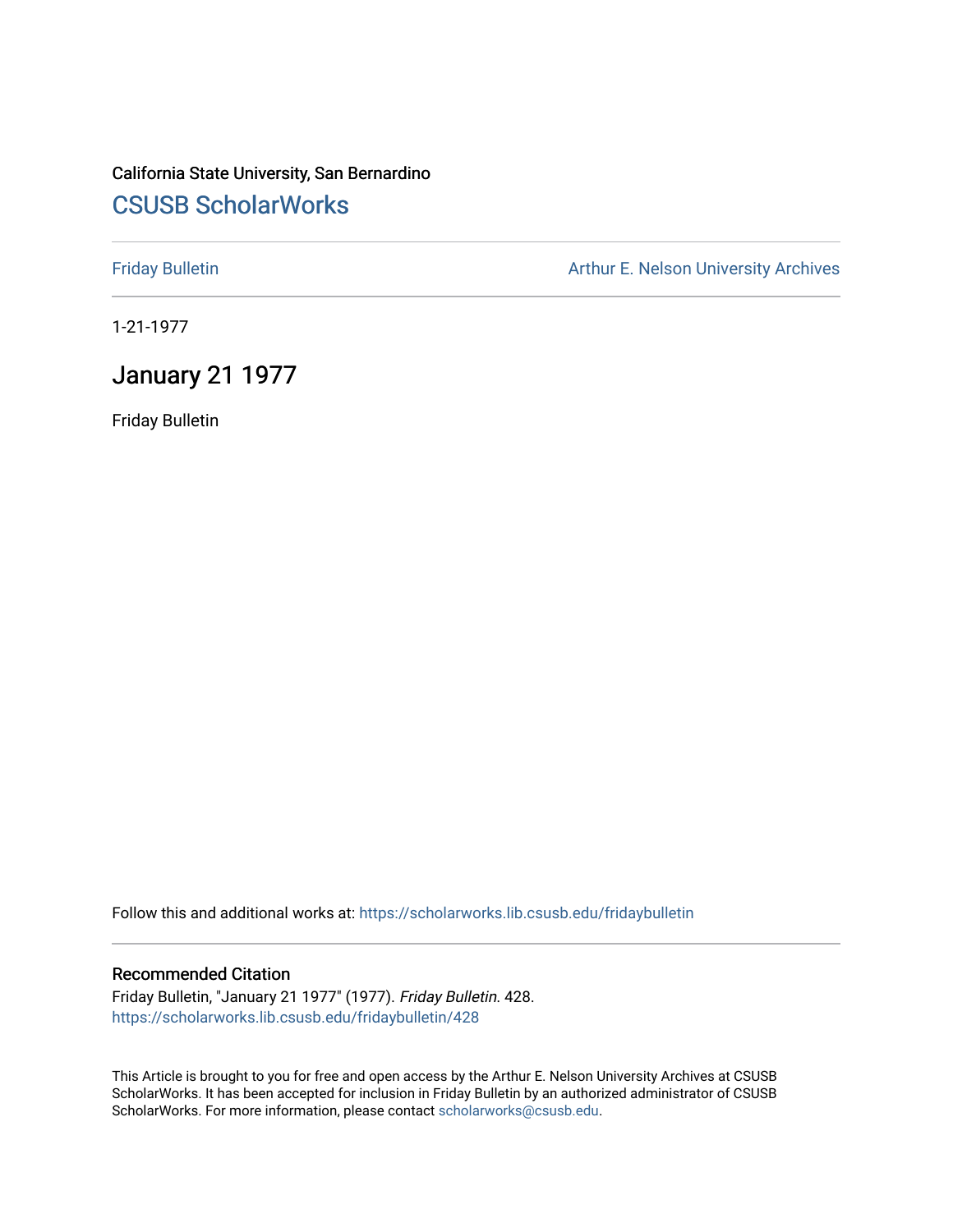

CALIFORNIA STATE COLLEGE . SAN BERNARDINO **1965** 

January 21, 1977

COMMISSION TO EXAMINE FACTORS Chancellor Glenn S. Dumke has called for a new examination by the California Postsecondary Education Commission of technical factors

which would result in increased salary recommendations for faculty in the California State University and Colleges.

He said the 2.2 percent salary increase proposed by Governor Brown for CSUC faculty is based on the Comnission's preliminary report from last year which fails to accurately reflect inflationary trends and is based on an outmoded comparison technique.

The result, according to the chancellor, is a "considerable reduction in real income" for the faculty. They are the only group of state employees for whom the governor did not recommend 5 percent. The trustees had recommended 8.5 percent salary increase, plus equity adjustments.

Roger C. Pettitt, commission chairman, said the 2.2 percent recommended by the governor does not represent the Postsecondary Commission's recommendation for CSUC faculty pay increases for next year.

In response to Chancellor Dumke's request, Pettitt said "the preliminary and limited nature of the report will be made known to Governor Brown's office, along with the development of a new methodology for future reports which more accurately reflect inflationary factors." *\* \* \** 

*Wostly New"*<br>NEW COMPOSITIONS BY CSCSB

NEW COMPOSITIONS BY CSCSB The compositions of two CSCSB music.<br>FACULTY AND STUDENTS professors and two senior music major FACULTY AND STUDENTS professors and two senior music majors<br>HIGHLIGHT MUSIC PROGRAM will be featured in a unique chamber will be featured in a unique chamber music program called "Mostly New."



Coming Sunday evening at  $7:30$  in PS-10, the concert will be conducted by Richard Saylor, Professor of Music. ' Admission is free and open to all.

Dr. Saylor's 1976 composition, "Partitions," will be one of the selections played. Other new music includes "What Would - " by James Teel, senior music major, and "Quartet" by Matt Riedel, also a senior music major.

"Three acconpanied poems by e.e. cummings," a 1972 conposition by Louis Ruff, studio music instructor, will round out . the "new" portion of the program. "JQLVTXBFDCZR," pre-composed material with improvisation,will feature Mr. Riedel on electric piano, James Teel on synthesizer; Stephen Teel, mixer, and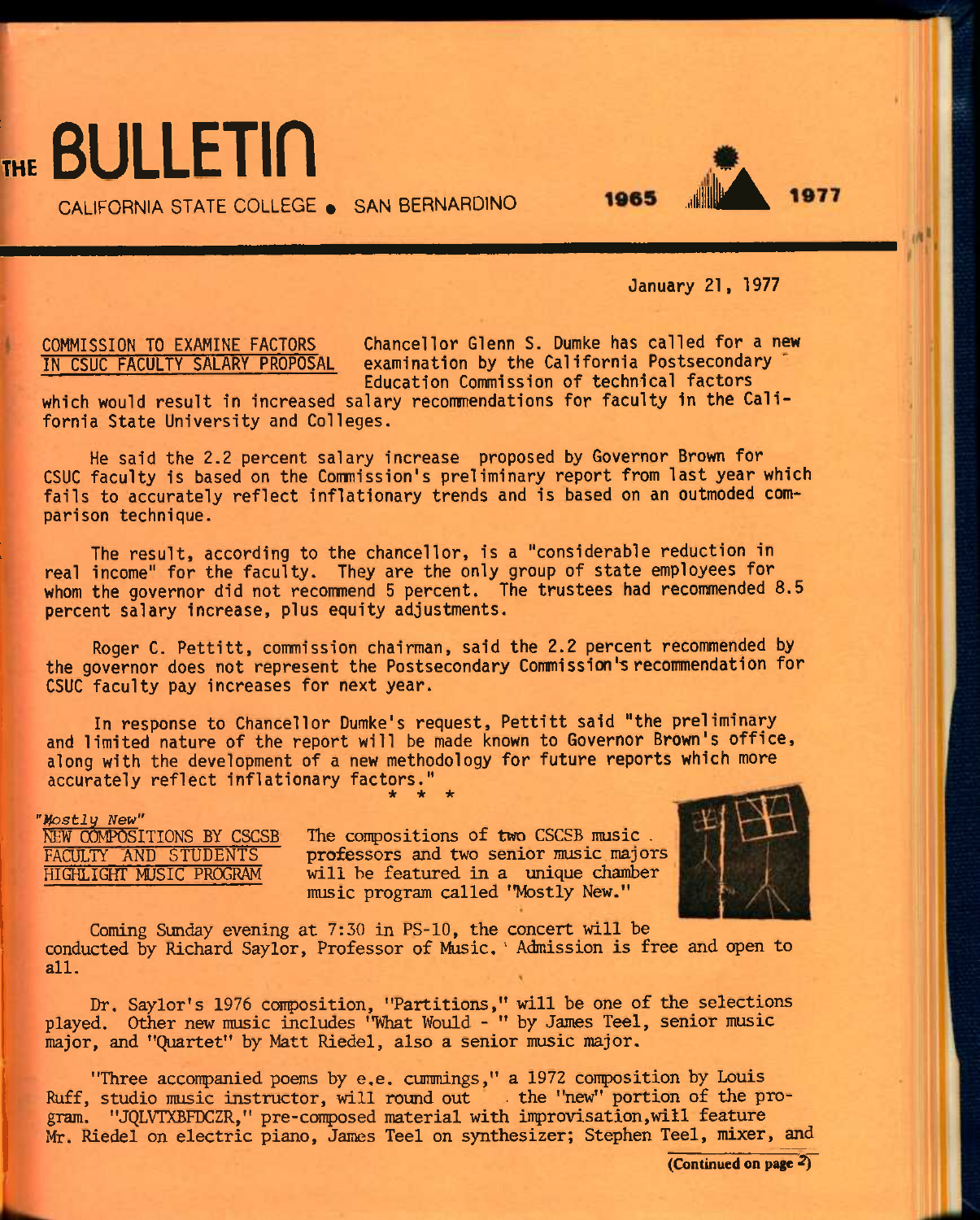*'MOSTLY NEW"* 

Philip West, synthesizer.

The not-so-new portion of the program is Edgar Varese's "Density 21.5" for unaccompanied flute performed by Candice

Mitchell, sophomore music major; Alan Hovhaness' "Khaldis, Opus 91," concerto for trumpets, piano and percussion; and Earle Brown's two-piano "Corroboree,"

MINIGRANT PROPOSAL The Minigrant fund has a balance of \$4,000 remaining

for this fiscal year. Faculty who could use some funds to

put innovative ideas or programs into effect for instructional purposes are urged to submit a proposal. (NINE copies!)

Deadline for applying is Thursday, January 27, 5 p.m.

The committee representatives, Neville Spencer, Chuck Hoffman, Don Woodford and Hal Hoverland, have more information and copies of guidelines, which may also

STUDENT ADVISEMENT GUIDE

A new 24-page booklet entitled "Guide for CSCSB Stu-OFFERED TO CSCSB FACULTY dents" is now available to faculty members to assist them in their advisement of students.

Any faculty member desiring a copy may either stop by or call the Career Planning and Placement Center, SS-122, Ext. 7551, to receive a free copy.

<sup>14</sup>TH annual report to Copies of the Fourteenth Annual Report to the Cover-GOVERNOR NOW IN LIBRARY nor and the Legislature on Personnel Matters in the California State University and Colleges are available

In the reference collection of the Library, under Ref./LD/729/C9/A2/A4/77.

This report was submitted to the Governor and all members of both houses of the Legislature.

**CSUC CHANGES POLICY FOR MATERNITY LEAVE**  \* A \* California State University and Colleges will grant, effec**tive immediately, upon the request of any female employee** 

**with permanent status, a leave of absence without pay, up to a period of one year for the purposes of pregnancy, childbirth and subsequent recovery. The new policy is a result of recent legislation.** 

**When the employee has notified the President as to the period of time the leave of absence is required, any change in the length of that time shall not be effective unless approved by the President.** 

**Although probationary and part-time employees are not routinely entitled to a one-year leave of absence, upon request they may be granted a leave of absence of up to one year by the president. For further information see attached Dateline or call the Personnel Office.** 

#### **CSCSB BULLETIN**

The California State College, San Bernardino BULLETIN is published by the Office of College Relations, AD-151, Ext. 7217. Material for publication must be received by noon Tuesday before the Friday of publication.

Editor . . . . . . Barbara Nolte Printed at Duplicating

#### *rERSONALS*

*Frank and Maria Lootens'(Physics and A-V, respectively) welcomed a son ojj December 24,Brandon-^Manuel Fraiicis-CO, who weighed 6 lbs,, i2'oz.at birth* 

*Dr, and Mrs, Elliott Barkan (History) welcomed their third child, a son, Yoni* Yehuda, Jborn January *14, Baby Barkan weighed 7 lbs. 6 oz.*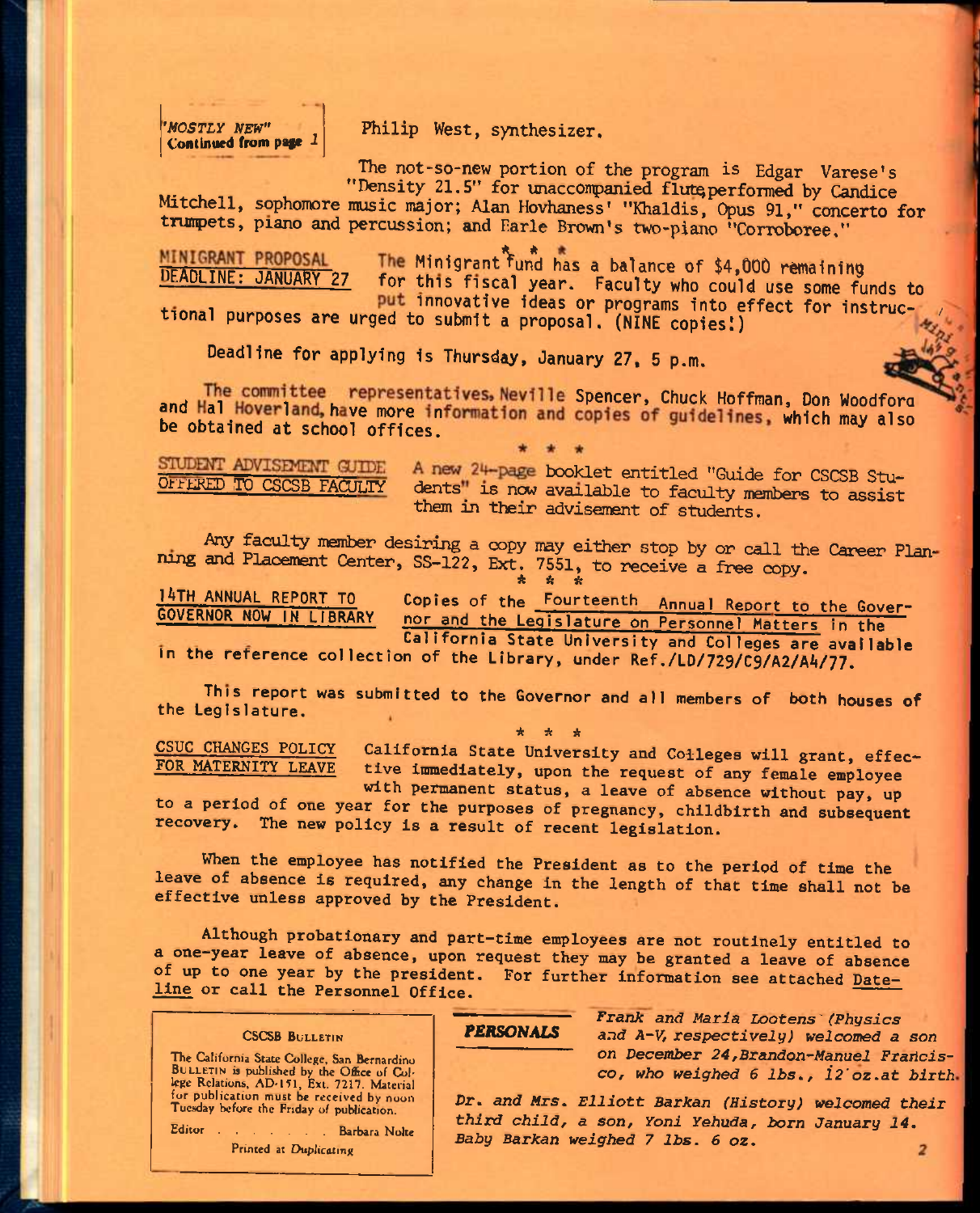*EXHIBITION ON LIFE Titled simply "C,G. Jung," an exhibit depict-*Of *CARL JUNG* OPgWg *ing the life of the eminent Swiss psychiatrist TOMORROW IN LIBRARY* and his pioneer role as a therapist will open in *the Library first floor tomorrow^* 

*On tour from the Smithsonian Institution, the display will continue through*  February 22. It includes photographs of Jung, his family, work, reproductions of *paintings made by some of his patients as part of their therapy,and his colleagues.* 

*Previously unpublished drawings from Jung's own mysterious "Red Book" are seen in exhibit format for the first time. Other areas covered include boyhood, early studies, research and his thoughts on religion. His relationship to Freud is examined* **as well as** *his work with the unconcious mind.* 

*The exhibit was prepared by a Swiss organization which promotes the dissemination of Swiss cultural material at home and abroad and is made available through the Swiss Embassy.* 

RESEARCH IN CSUC SYSTEM, TOPIC OF PANEL DISCUSSION

"The Ambiguous Role of Research in the CSUC System" will be the topic of a panel discussion scheduled for next Wednesday, January 26, 2 p.m.,Lower Commons.

Panelists will be David Ost, Chancellor's Office; Gerald Scherba, Vice President for Academic Affairs; Ward McAfee (moderator), Dean, School of Social Sciences; Lynda Warren, Chairman, Department of Psychology; Alex Sokoloff, Professor of Biology. Coffee will be served.

P.E.R.S. SEMINARS Most CSCSB employees belong to the Public Employees Retire-SET FOR FEBRUARY ment System and make monthly contributions to it through payroll deductions.

But how much do you really know about P.E.R.S.? And how will it affect your Social Security payments upon retirement? Seminars to answer such questions and inform College employeees on the many facets of the program will be held next month.

Plan now to attend. See next week's Bulletin for dates, time and place.

**i?I5C** *JOCKEYS VS. The Disc Jockeys of radio station KFXM will be on campus for a FACULTY-STAFF basketball game with CSCSBers Bob Stein, Bob Blackey, Dave Decker, Chris Grenfell, Walt Hawkins, Bob O'Brien, Mike Preston and Larry Cappell. The game begins Monday, January 24, 7:30 p.m.. Gym.* 



ADDITIONS: The following employees are welcomed to campus: T<sup>97</sup>1 COLEMAN, Todd 7293 OTTO, Robert<br>
Tech. Asst., **Programmer**, C Tech. Asst.,<br>
Tribolium\_Cntr., AG-11 \_ \_ \_ \_ \_ \_ Cntr., LG-14 \_ \_ \_ \_  $\begin{array}{cc} \texttt{cr} & \texttt{if} & \end{array}$   $\begin{array}{cc} \texttt{cr\_Tribolium}\texttt{Cntr.}, & \texttt{AG-11} \end{array}$ CHANGES: Janice Loutzenhiser, new address: 882 Kimbark Ave., San Bono 92407, 887-3567; Brij Khare - Ext. 7238; Political Science Dept. (p.12) - Ext. 7238;  $History$  Dept.  $(pp. 10, 12) - Ext. 7232$ .

3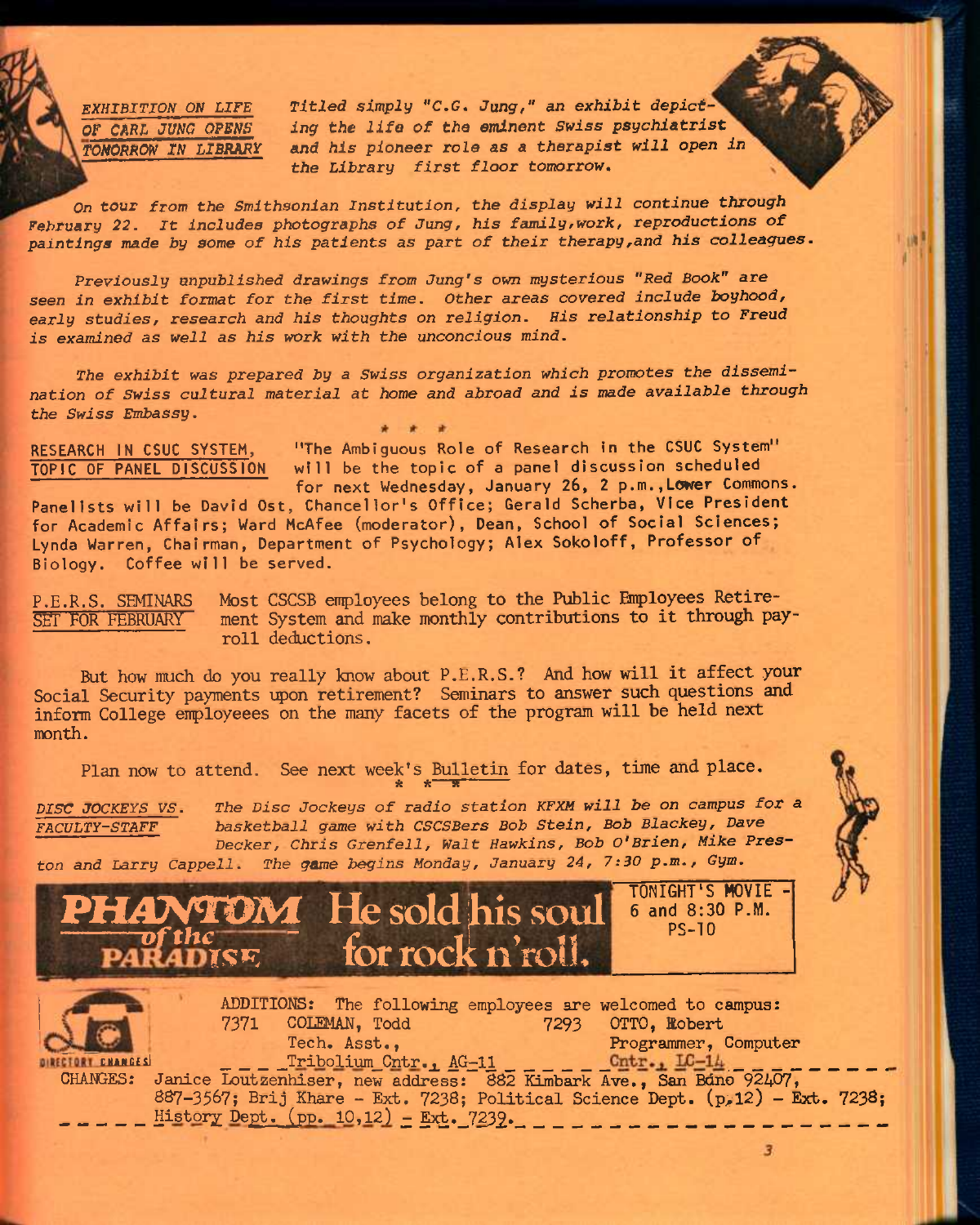Professional Activities Richard Bennecke (Activities) presented two workshop sessions at the Arlington High School first annual leadership conference, Jan. 15, attended

hy approx. 300 students representing twenty high schools in So. Calif. The topics were "Activities in the Academic World," and "Fund Raising and Fiscal Responsibility".

**+**  J. Peter Graves (Administration) presented a paper at the National Conference or the American Society for Engineering Education in San Antonio, Jan. 20 on "Now Even Obsolescence May Be Obsolete: A New Look At Careers and Their Development".

**+**  Edward White (English) has been invited by Lilly Endowment Foundation to read proposals and visit sites related to a competitive grants wogram on communication skills.

**+**  Joseph Yabu (Education) discussed the CSCSB Credential Program at the Board of Directors meeting of the Calif. Industrial Education Assn. at CSC, Long Beach, Jan. 15.



Andy Bhatia (Administration) became a member of the executive board of directors of the Inland Chapter of the American Production and Inventory Control Society in December and he was elected Vice President for Education for the Chapter, Jan. 3. Dr. Bhatia

also will be the featured guest and co—host of "Geetanjali" a radio program of East Indian music which conducts interviews with successful Americans of East Indian origin. The program will be on KXMA - 107 FM from \$:00-9:00 p.m. on Jan. 25.

**+**  Amer El—Ahfaf (Health Science & Human Ecology) has been selected project consultant and editor of an environmental health education project funded by the State Dept. of Education. The project is developing model environmental education material to be tested and later used by the Los Angeles Unified School District.

**+**  Edna Steinman (Public Affairs) was awarded a plaque by the Inland Empire Chapter of Public Relations Society of America for organizing coverage of the story on the trek of the media to Zzyzx, College Desert Research Center. The presentation was made at the annual dinner meeting, Jan. 15.

**Speaking up.** Dominic Bulgarella (Sociology) is speaking today to two psychology classes at Riverside Polytechnic High School on "Childhood Socialization; A Sociological Perspective."

**+**  Gary Ray (Administration) addressed the Contemporary Club of Redlands on the "Role of Business in the Quality of Life," Jan. 17.

**+**  John Robertson (Psychology) gave a talk, "Two Approaches to the Development of Intelligence," at Wrightwood School, Jan. 18. **\* \* \*** 

Groundsworker - to do gardening and grounds maint. Qual.: **EMPLOYMENT** Groundsworker - to do gardening and grounds maint. Qual.:<br>OPPORTUNITIES  $1/\text{yr}$  pd. gardening & grounds maint. exp.; \$826/mo.;  $\mu$ 0/hr.; to June 30; apply by Jan. 26; avail, Feb. 1.

ADMINISTRATIVE CSC BAKERSFIELD-Academic Village Provost, eff. 7/1; apply by 3/1;<br>OPPORTUNITIES 201 050 201 060 COLLIDERACIN Provost, 201 202 202 202 202 \$24,852-\$34,260. CSU LONGEEACH-Dean, School of Soc.& Behavioral Sci., eff. 7/1; apply by 3/7; \$28,332-\$34,260. CHANCELLOR'S OFFICE-Assoc, Dir., Info. Systems; B.A.; 5/yr exp. computing facility with batch & timesharing with resp. etc. See AD-169 for information. 4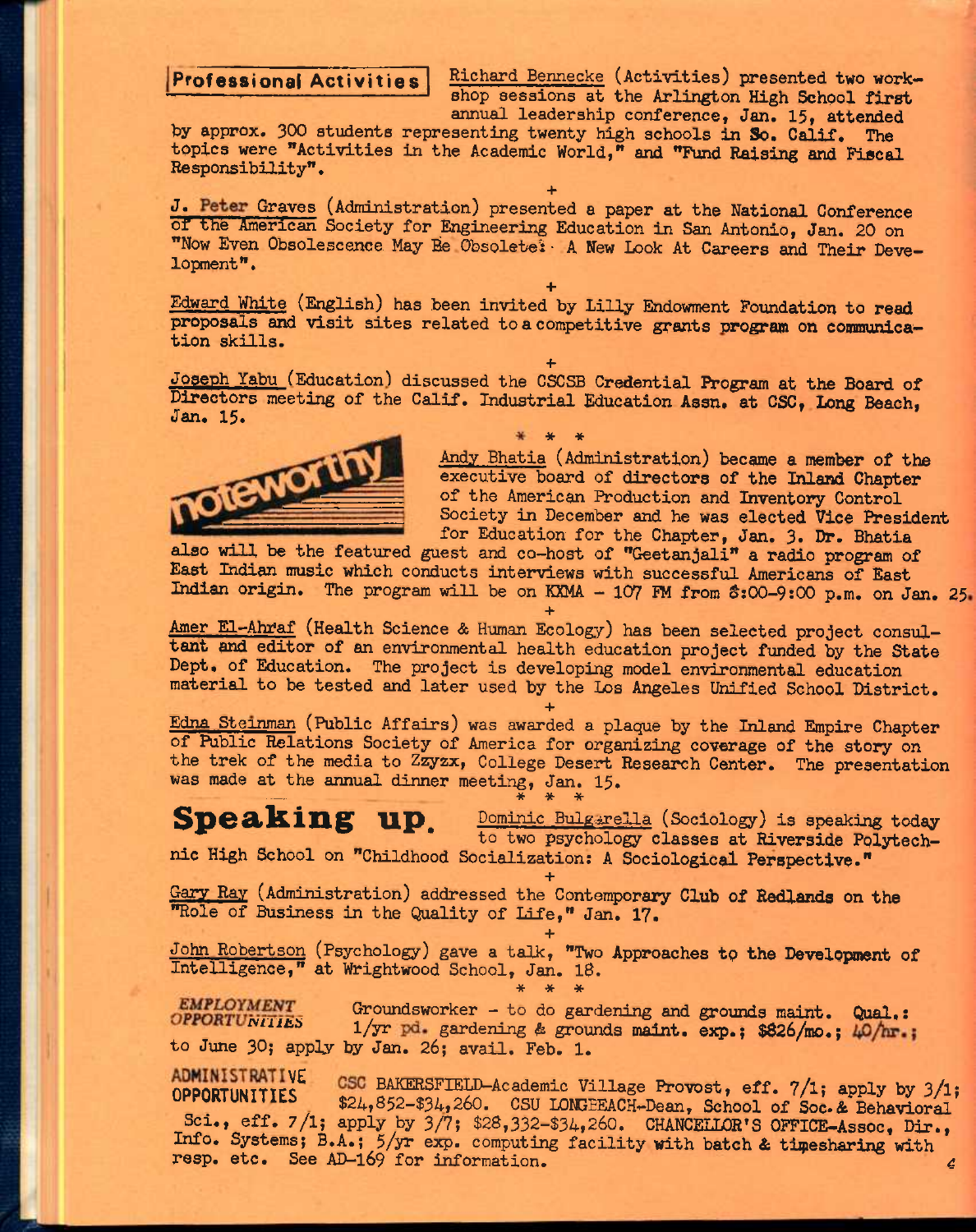# **IT'S HAPPENING!** at CALIFORNIA STATE COLLEGE, SAN BERNARDINO

### when.. MY. JANUARY 21

11:00 a«m. 2:00 p.m.-5:00 p.m, 6:00 p.m.&8:30 p.m.

#### OmY. JANUARY *22*

9:00 a.m. 12:00 noon

#### II. JANUARY *2k*

8:00 a.m. 10:00 a.m. 10:00 a.m. 12:00 noon 3:00 p.m. 3:00 p.m.

7:30 p.m.

#### SDAY, JANUARY 25

• 7:00 a.m. 11:00 a.m. 12:00 noon 12:00 noon 1:00 p.m. 3:00 p.m. 3:00 p.m. 6:00 p.m. 6:00 p.m. 8:00 p.m.

#### MESDAY, JANUARY 26

| 8:00 a.m.    | External Assessment                     | LC-500 Se  |
|--------------|-----------------------------------------|------------|
| $8:00$ a.m.  | <b>LDSSA Meeting</b>                    | $CO - 219$ |
| $12:00$ noon | Noon Musicale                           | $FA-104$   |
| $12:00$ noon | Newman Club Meeting                     | $C0 - 125$ |
| $1:00$ p.m.  | Film: "It Happened One Night"           | LC-List.   |
| 2:00 p.m.    | Faculty Development Panel Discussion    | $CO-104$   |
| 3:00 p.m.    | International Club Meeting              | $CO - 219$ |
| 3:00 p.m.    | Learning Center Session: Book Research- |            |
|              | Introduction to Reference Materials     | $LC-130$   |
| 3:00 p.m.    | "A" League Basketball                   | Lg. Gym    |
| 8:00 p.m.    | Y.L.A. Meeting                          | PS-105     |
|              |                                         |            |

# **what. •**

DEADLINE TO SIGN UP FOR CSEA BOWLING Student Union Meeting "B" League Basketball Film: "Phantom of the Paradise"

Overnight Backpacking Escape: Hoegee Trail Camp Library Exhibit Opens: Carl Jung Upward Bound Workshop Upward Bound

LDSSA Meeting Crossroads Africa Meeting Secondary Student Teaching Orientation Mtg. Psyc Dept.-Research on Women Meeting Women's Basketball Learning Center Session: Orientation Tour Library Basketball Game: CSCSB Faculty vs. KFXM

A.S.6. Senate Business Management Club Meeting Gay Students Union Meeting Christian Life Club Meeting MEChA Club Meeting 1,0.C. Meeting A.S.B. Activities Committee Meeting Serrano Village Council Meeting Intramural Table Games A.S.B. Executive Cabinet

LAST DAY TO DROP CLASSES

whera.

Call Ext. 7597 SS-171 Ig. Gym PS-10

See SS-143 LC- 1st Floor BI-101,102,104,124 SS-171

CO-219 PS-122 LC-500 Lecture  $CO - 125$ Ig. Gym

LC-130 Ig. Gym

CO-219 LC-287 PS-105 CO-125 LC-245 CO-219 A.S.B. Trailer CO-219 Rec. Rm.-Morongo SS-171

Admissions  $\begin{array}{c}\n \text{rate}\n \end{array}$ Fac .